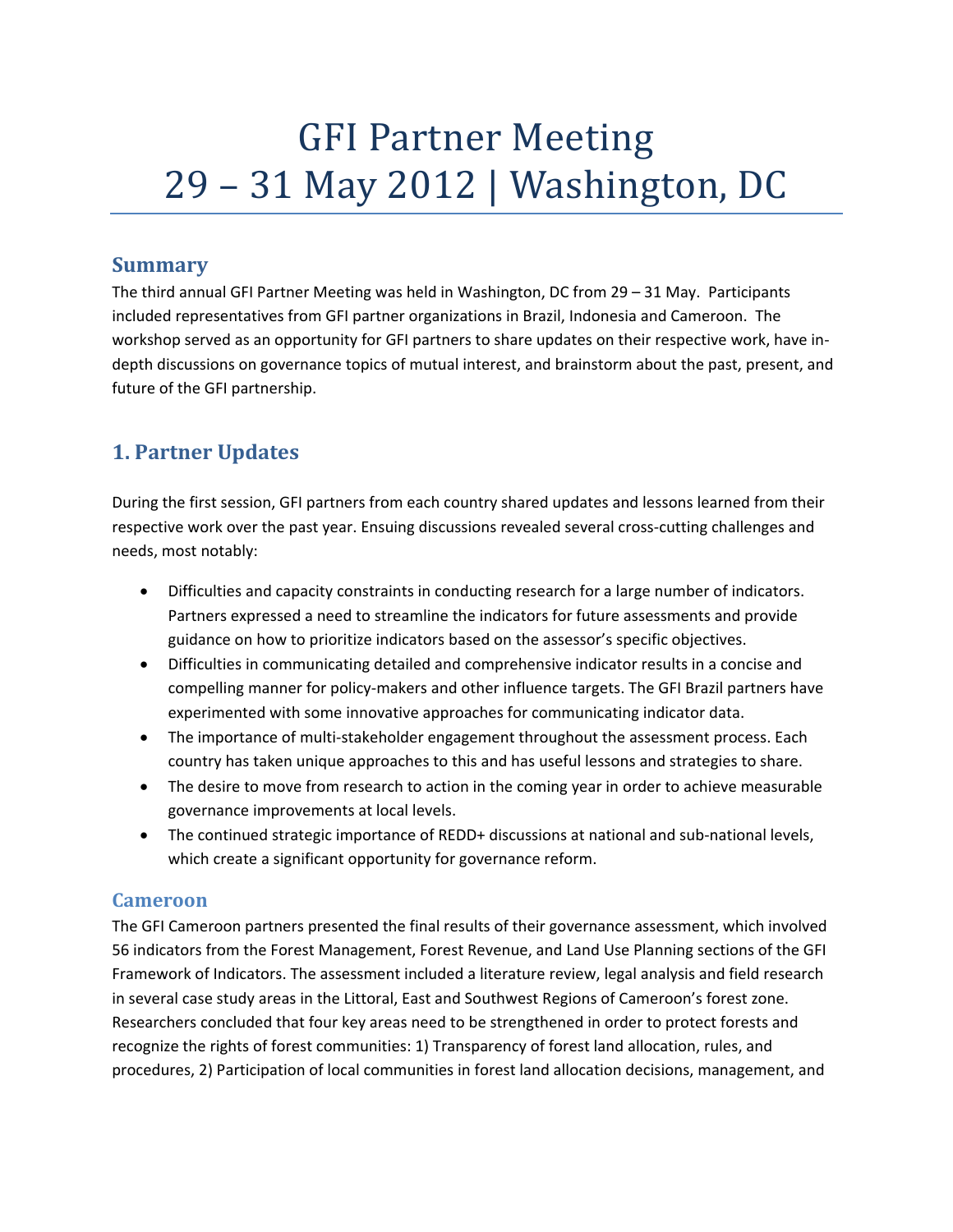revenues, 3) Capacity building for MINFOF services, local communities, and government officials, 4) Monitoring, enforcement and oversight of forest use.

| <b>Assessment Topic</b>        | <b>Key Findings</b>                                                                                                                                                       |
|--------------------------------|---------------------------------------------------------------------------------------------------------------------------------------------------------------------------|
| Land Allocation<br>Rules and   | Laws and policies are not subject to public participation and take the form of<br>$\bullet$<br>presidential decrees                                                       |
| Procedures                     | Several ministries have authority and interests in the forests<br>$\bullet$                                                                                               |
|                                | Land use planning processes conducted in 1990s are out of date and do not<br>$\bullet$<br>reflect the current threats of hydropower, large scale agribusiness, and mining |
| Participation and<br>Access to | Local communities, local government, mayors and parliamentarians are<br>$\bullet$<br>excluded from land use decision making that impacts forests                          |
| Information                    | Information on land use changes is only made available after the decision has<br>$\bullet$<br>already been made                                                           |
|                                | Participation has not been institutionalized<br>$\bullet$                                                                                                                 |
|                                | Local consultation requirement for classifying forests that exist are not well<br>$\bullet$<br>implemented                                                                |
| Capacity of Forest             | MINFOF local services, local governments, and communities lack capacity to<br>$\bullet$                                                                                   |
| <b>Stakeholders</b>            | implement laws and policies that govern forest management and forest                                                                                                      |
|                                | revenues, giving way to poor governance practices and corruption                                                                                                          |
| Monitoring and<br>Oversight    | Forest officers intended to monitor timber extraction must cover large<br>$\bullet$<br>territories                                                                        |
| Mechanisms                     | Lack of community rights to seek redress if they do not receive their 10% of<br>$\bullet$                                                                                 |
|                                | revenues from forest area logging fees                                                                                                                                    |

The GFI Cameroon partners are now transitioning from research to advocacy. Following a well‐attended civil society workshop in April, the partners are currently planning a series of multi‐stakeholder dialogues to build consensus around priority governance challenges and develop actionable solutions. The dialogues will engage members of key government agencies such as MINFOF, parliamentarians, local government officials, other CSOs, and communities. The GFI Cameroon partners noted major challenges of effectively engaging multiple stakeholders in Cameroon and expressed desire to learn from the related experiences of GFI partners in Brazil and Indonesia. The GFI Cameroon partners are also planning to continue their engagement in domestic REDD+ processes, including the REDD+‐Climate Change Civil Society Platform and ongoing efforts to develop Cameroon's Readiness Preparation Proposal to the Forest Carbon Partnership Facility. The partners continue to view REDD+ as an important opportunity for forest governance reform in Cameroon.

### **Brazil**

GFI Brazil partners presented new research that they have produced to influence REDD+ and related forest policy discussions at the state and federal levels. Although the federal process to develop a national REDD+ strategy has progressed in a largely ad hoc fashion, Imazon and ICV stayed engaged by preparing short policy documents and convening workshops. For example, at the request of the Ministry of Environment (MMA), they produced a short document recommending next steps for developing a REDD+ safeguard system in Brazil. They also produced new research on Brazilian laws on payments for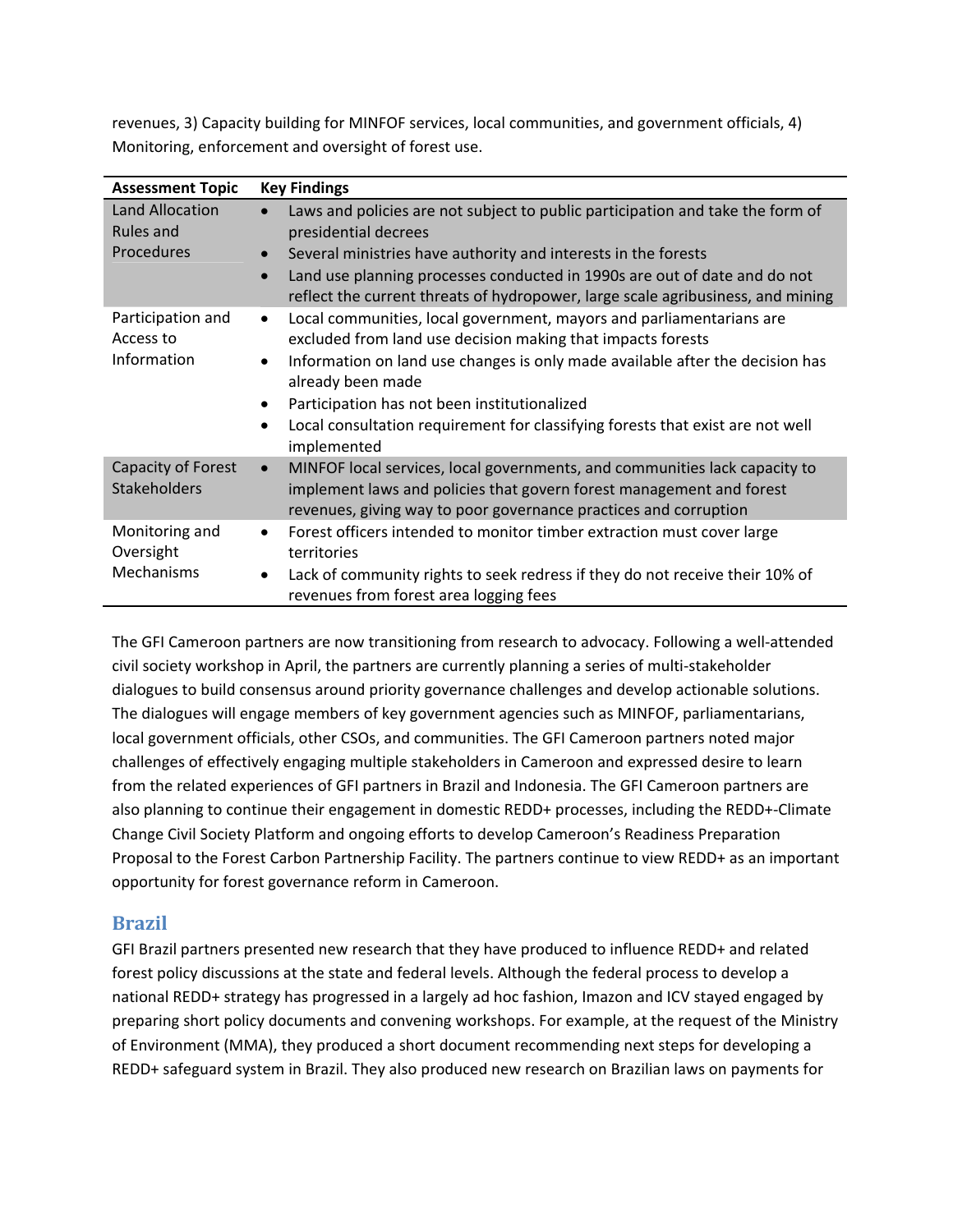ecosystem services (PES), benefit sharing, and tenure in order to draw insights that could inform the development of a national REDD+ law.

In Mato Grosso, ICV provided leadership and technical support to develop the state's REDD+ bill, resulting in a much more transparent and participatory process. The draft bill is currently being debated by the state legislature and has buy‐in from a wide range of local stakeholders. ICV also worked closely with the state environmental agency (SEMA-MT) to assess the first five years of implementation of Mato Grosso's zero deforestation plan (PPCDQ‐MT). This research and collaboration has established ICV as an important voice in the upcoming process to review and revise the policy. In Pará, Imazon pressed the governor to consider a more holistic approach to REDD+ readiness that emphasizes incentives for governance improvements at the municipal level. Their efforts have resulted in the revival of the state's multi‐stakeholder climate forum.



Finally, Imazon and ICV expanded their governance assessment of state‐managed forest funds to include a broader range of funds from additional Amazonian states. Their research highlights challenges for the Brazilian government's plan to implement a decentralized model for managing REDD+ funds in Brazil. Imazon and ICV met on several occasions with managers of the Amazon Fund to share these lessons and provide recommendations on how to effectively distribute finance to local governments and communities. Their research has also provided additional evidence for the state prosecutor's ongoing investigation of the lack of transparency in management of these state funds.

## **Indonesia**

The GFI Indonesia partners presented the final results of the second GFI assessment in Indonesia, which utilized the revised Indonesia version of the GFI Framework of Indicators. One exciting aspect of this assessment was the involvement of three new organizations at the provincial level, which expands the GFI Indonesia partnership to a total of eight organizations. The partners also tested a new method for promoting multi‐stakeholder engagement in the assessment process: focus group discussions (FGDs).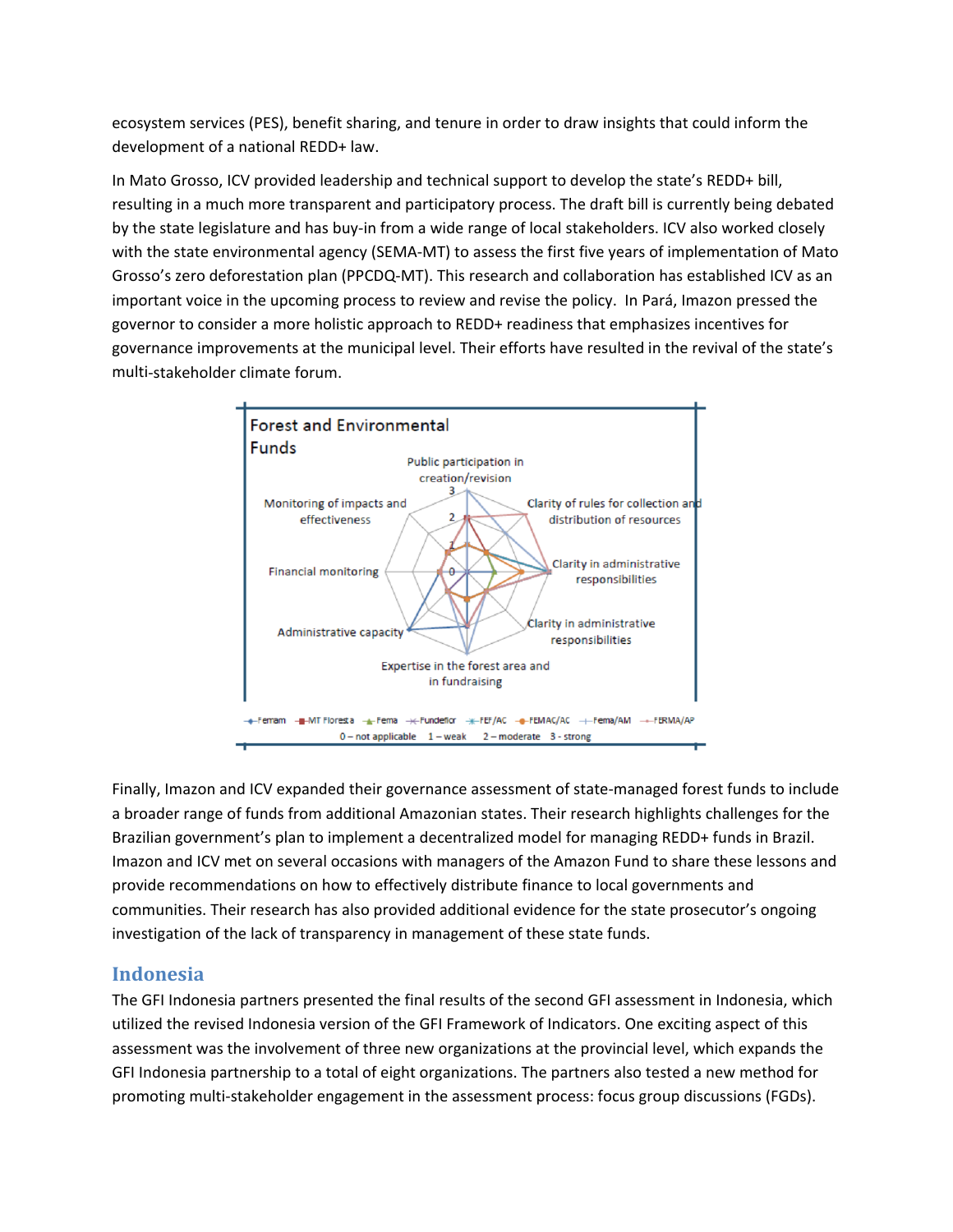The partners held FGDs with local stakeholders in Central Kalimantan and West Nusa Tenggara provinces to critically discuss the assessment findings. Although the research is now complete, the partners reflected on significant challenges in completing a large number of indicators in two provinces and expressed interest to streamline the indicators for future assessments.

| Key Findings from the Indonesia Assessment |                                                                                                                                  |                                                                                                                                     |                                                                                               |  |  |
|--------------------------------------------|----------------------------------------------------------------------------------------------------------------------------------|-------------------------------------------------------------------------------------------------------------------------------------|-----------------------------------------------------------------------------------------------|--|--|
|                                            | Rule                                                                                                                             | <b>Actor</b>                                                                                                                        | <b>Practice</b>                                                                               |  |  |
| <b>Transparency</b>                        | Laws were less sensitive<br>to the needs of<br>marginalized people<br>Laws were not<br>$\bullet$<br>comprehensive or<br>detailed | Low capacity of the<br>government, people, and<br>other stakeholders                                                                | Implementation of<br>transparency in some<br>specific cases, but not<br>systematized          |  |  |
| Participation                              | Common rules don't<br>have technical backing<br>or good enforcement                                                              | Low capacity of people to<br>participate                                                                                            | Pseudo participation<br>due to lack of<br>systematic education                                |  |  |
| Coordination                               | Centralized regulation<br>$\bullet$<br>on vertical authority but<br>so much horizontal                                           | Low capacity of all actors<br>to coordinate - DKN is<br>the only solid example of<br>good coordination<br>Sectorial mindset         | • Actors do not<br>coordinate efforts, and<br>working alone they are<br>weak and easily muted |  |  |
| <b>Accountability</b>                      | ADR (alternative dispute<br>resolution) leaves a lot<br>of room for corruption                                                   | • ADR excludes judicial<br>branch and prevents<br>state accountability for<br>illegal permits<br>Low capacity in law<br>enforcement | • ADR leaves a lot of<br>room for corruption                                                  |  |  |

In the coming year, the GFI Indonesia partners will focus on moving from research to action. They are currently developing a final policy brief – "The Road Map for Forest Governance Enhancement" – which will form the basis for their advocacy. At the national level, they will engage government to promote the GFI Indonesia indicators as a practical tool for implementing and monitoring the REDD+ safeguards. At the provincial level in Central Kalimantan and West Nusa Tenggara, they will seek to build the capacity of local government, communities, and CSOs to access and effectively utilize information about REDD+ and forest governance.

## **WRI Update**

*GFI Guidance Manual:* WRI presented its ongoing work to develop a Guidance Manual to accompany the GFI Framework of Indicators. The Guidance Manual will support any potential user of the GFI Indicators, including but not limited to current GFI partners. The Guidance Manual will cover four key topics: assessment planning, conducting research, using research, and advocacy. It will also include detailed indicator‐by‐indicator research guidance.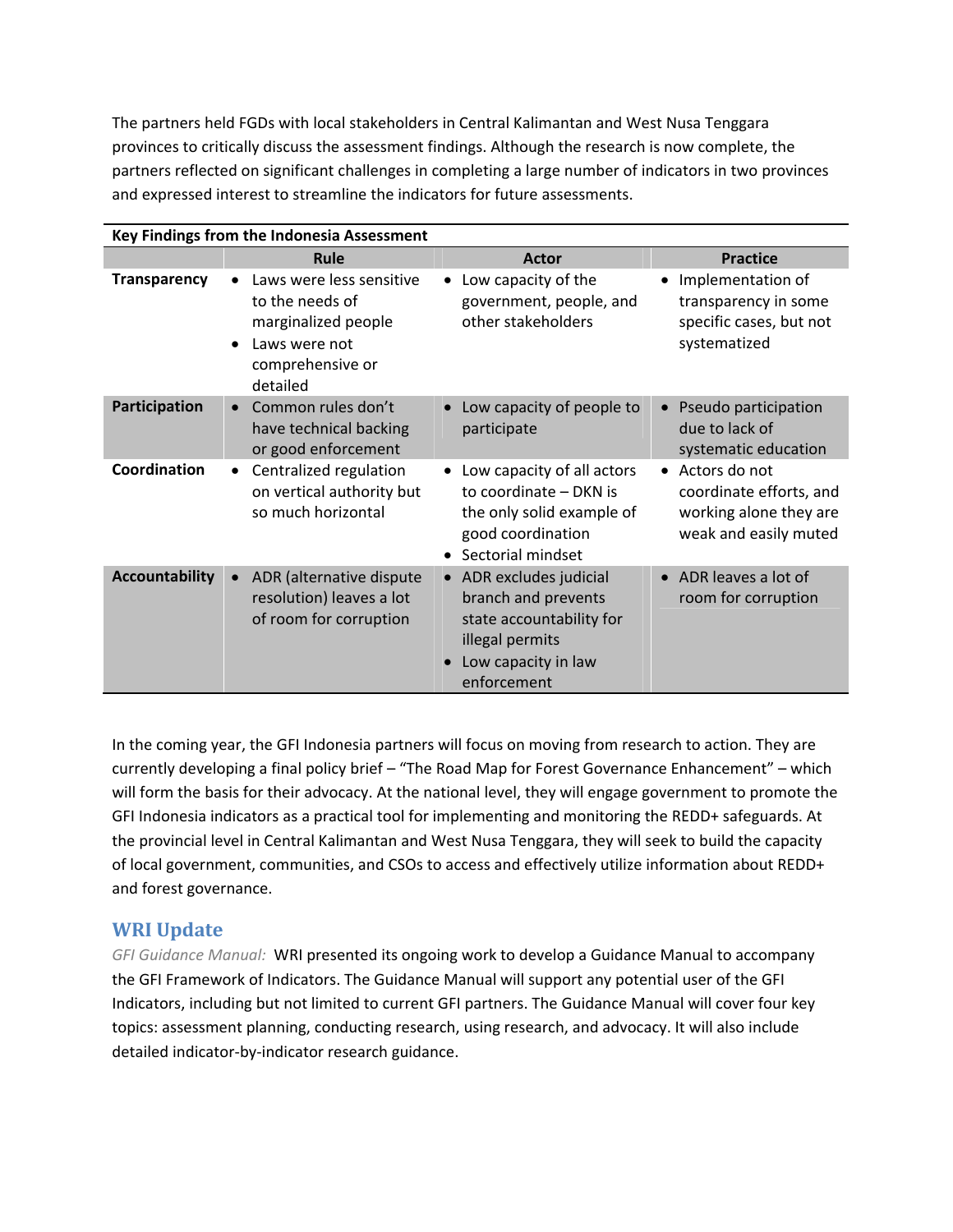#### **Proposed Topics for the GFI Guidance Manual**



*GFI Global Report*: WRI announced plans to begin a Global Report, which will synthesize the research findings and experiences of the GFI partners over the past several years. The objective of the Global Report is to share GFI lessons learned with a global audience. WRI will be reaching out to GFI partners to contribute to the Global Report, which is scheduled for publication in mid‐2013.

*International collaboration on forest governance indicators:* WRI has maintained an ongoing partnership with FAO and the World Bank (Profor) with the goal of creating a common global framework and guidance for using forest governance indicators. The framework was created and published and now WRI will be collaborating with these organizations to devise a guidance manual for indicator selections and data collection.

*International REDD+ Advocacy*: WRI continues to advocate for consideration of governance issues for REDD+ in key international fora:

- UNFCCC: WRI has provided analysis and inputs to discussions about REDD+ safeguard systems and safeguard information systems. WRI prepared a SBSTA submission on this topic in advance of COP‐17 and will be publishing a new conceptual framework for developing national safeguard systems in September 2013.
- UN-REDD: WRI provided comments on the UN-REDD social and environmental principles and criteria, FPIC guidelines, and grievance procedures.
- FPCF: WRI has been leading civil society inputs to design the Readiness Package assessment framework for the FCPF.

# **2. Topic Forum**

The Topic Forum was designed to enable GFI partners to discuss cross-cutting governance challenges of common concern, and potentially to identify opportunity for collaborative work on these issues. Two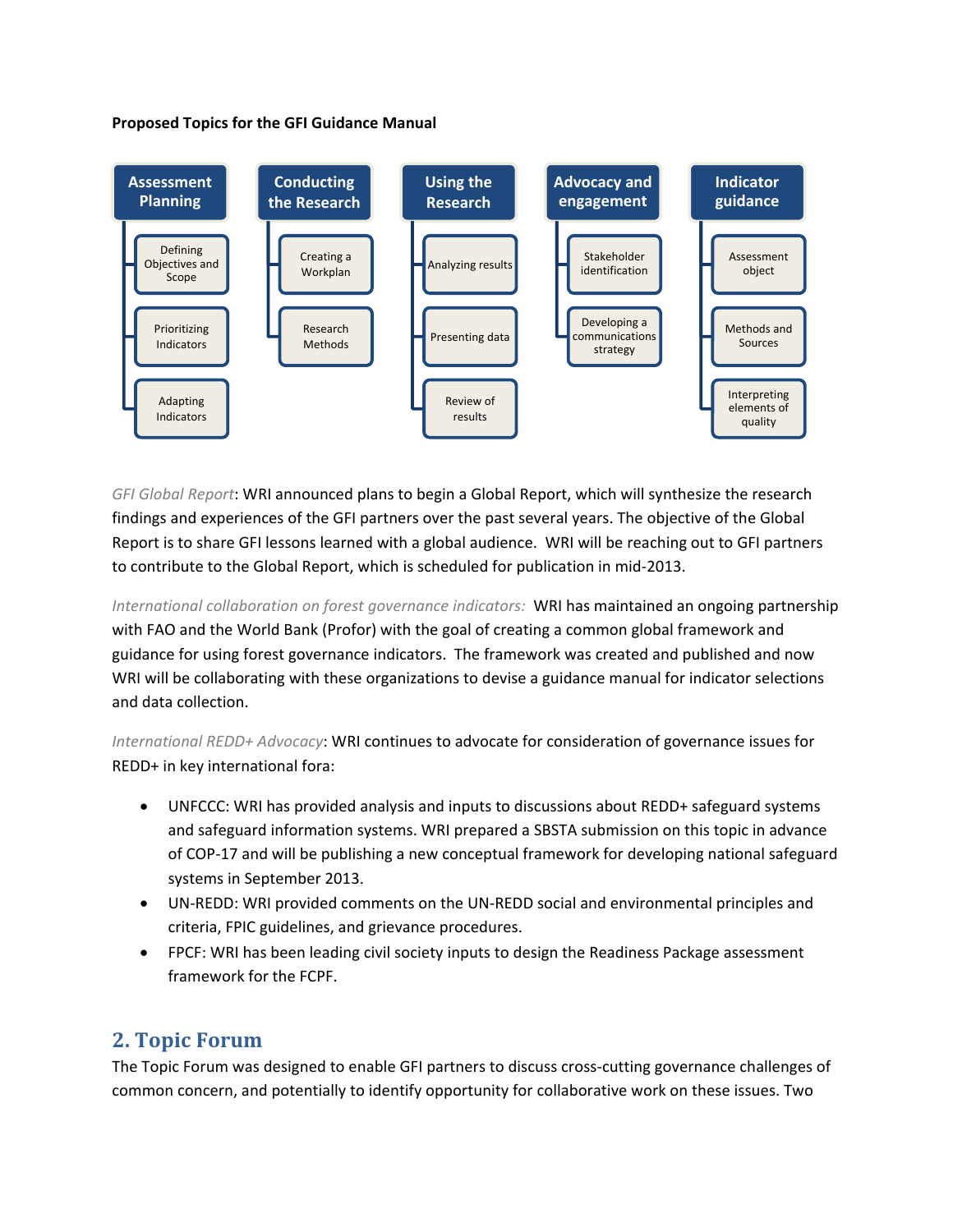topics were identified in advance by the GFI partners as being of mutual interest: (1) addressing the agricultural drivers of deforestation and (2) designing and implementing REDD+ safeguards. The partners discussed each issue in their individual country contexts, and then sought to identify crosscutting challenges (see tables below). Overall, the partners found it challenges to overcome significant differences in country context to identify common challenges or opportunities for collaborative work. Nonetheless, the partners found the session to be interesting and expressed interest in continuing to explore potential linkages and collaborations in future meetings.

| Addressing Agricultural Drivers of Deforestation                                                                                                                                                                                                                                                                                                                                                                        |                                                                                                                                                                                                                                                                                                                                                                                                                                                                                                                                                                                                 |                                                                                                                                                                                                                                                                                                                                                                                                                                                                                                                                                                                    |  |  |  |
|-------------------------------------------------------------------------------------------------------------------------------------------------------------------------------------------------------------------------------------------------------------------------------------------------------------------------------------------------------------------------------------------------------------------------|-------------------------------------------------------------------------------------------------------------------------------------------------------------------------------------------------------------------------------------------------------------------------------------------------------------------------------------------------------------------------------------------------------------------------------------------------------------------------------------------------------------------------------------------------------------------------------------------------|------------------------------------------------------------------------------------------------------------------------------------------------------------------------------------------------------------------------------------------------------------------------------------------------------------------------------------------------------------------------------------------------------------------------------------------------------------------------------------------------------------------------------------------------------------------------------------|--|--|--|
| <b>Cameroon</b>                                                                                                                                                                                                                                                                                                                                                                                                         | <b>Brazil</b>                                                                                                                                                                                                                                                                                                                                                                                                                                                                                                                                                                                   | <b>Indonesia</b>                                                                                                                                                                                                                                                                                                                                                                                                                                                                                                                                                                   |  |  |  |
| • Real costs and benefits of large-scale<br>agriculture; need better information<br>• Power imbalances<br>• Questions of food security<br>• Tenure conflicts<br>• Incentive structures<br>• Corruption<br>• Closed land allocation processes<br>• Contribution of different actors to<br>driving deforestation<br>• REDD+ process<br>• New Law on zoning (6 May 2011) $-$<br>implementing text<br>• New land reform law | • Context: cattle ranching; grains (soy);<br>infrastructures for agriculture;<br>different across sectors (incentives,<br>policies, dynamics)<br>• More sustainable markets<br>• Participation does not lead to results<br>(lack of feedback about how<br>participation is being used)<br>• Over-representation of agribusiness<br>interests in politics – lack of<br>enforcement of environmental laws<br>• Lack of tenure definition affects<br>enforcement of environmental<br>obligations<br>• Challenge: lack of coordination<br>between economic incentives and<br>environmental licenses | • Transparency and participation of the<br>permitting system - FPIC<br>• Poor coordination between<br>agriculture system and forestry<br>• Many permits have been issued in<br>forest areas (?)<br>• Lack of law enforcement for illegal<br>activities<br>• Tenure rights for communities are<br>weak<br>• Corruption $-$ lack of transparency in<br>the law enforcement process<br>• Having the public information<br>disclosure $act$ – promote it to be<br>effective<br>• The President's commitment to<br>reduce emissions<br>• National action plan for reducing<br>emissions |  |  |  |

#### **Key Insights:**

- $\checkmark$  How to shift power dynamics away from large-scale agribusiness and in support of traditional small scale agricultural practices?
- $\checkmark$  Illegality in agricultural permitting processes is a cross-cutting issue, but the cause of illegality is variable across countries. Could there be common solutions?
- $\checkmark$  Country-specific general solutions emerged. For Indonesia, promoting law enforcement. For Brazil, targeting cattle ranching, creating incentives for conservation and investigate new roles for actors within new forest code. For Cameroon, attempt to work more closely with government by joining mutual multi stakeholder forums.

| Developing and implementing REDD+ Safeguards |                                        |                                         |  |  |  |
|----------------------------------------------|----------------------------------------|-----------------------------------------|--|--|--|
| Cameroon                                     | <b>Brazil</b>                          | <b>Indonesia</b>                        |  |  |  |
| • FPIC reforms                               | • Minimum requirement of indigenous    | • To give guarantee for transparency    |  |  |  |
| • Gender-specific safeguards to protect      | peoples                                | process (corruption)                    |  |  |  |
| women's traditional livelihoods              | • Indigenous peoples capacity building | • The community will potentially lose   |  |  |  |
| • Access to justice through a redress        | • FUNAI: lack of capacity to follow    | their rights to benefit from the forest |  |  |  |
| mechanism and capacity training              | initiatives                            | • Greater capacity for forest           |  |  |  |
| • Multi-stakeholder redress mechanism        | • Create effective mechanism for       | management                              |  |  |  |
| • Multi-stakeholder trust fund               | financial flows                        | $\bullet$ FPIC                          |  |  |  |
| committee                                    | • Learning from past experiences       | • To provide a guarantee that           |  |  |  |
| • Breach usage and tenure rights             | (health & education)                   | communities will be able to manage      |  |  |  |
| (indigenous people, women, and               | • Political will                       | REDD projects themselves                |  |  |  |

# *Developing and Implementing REDD+ Safeguards*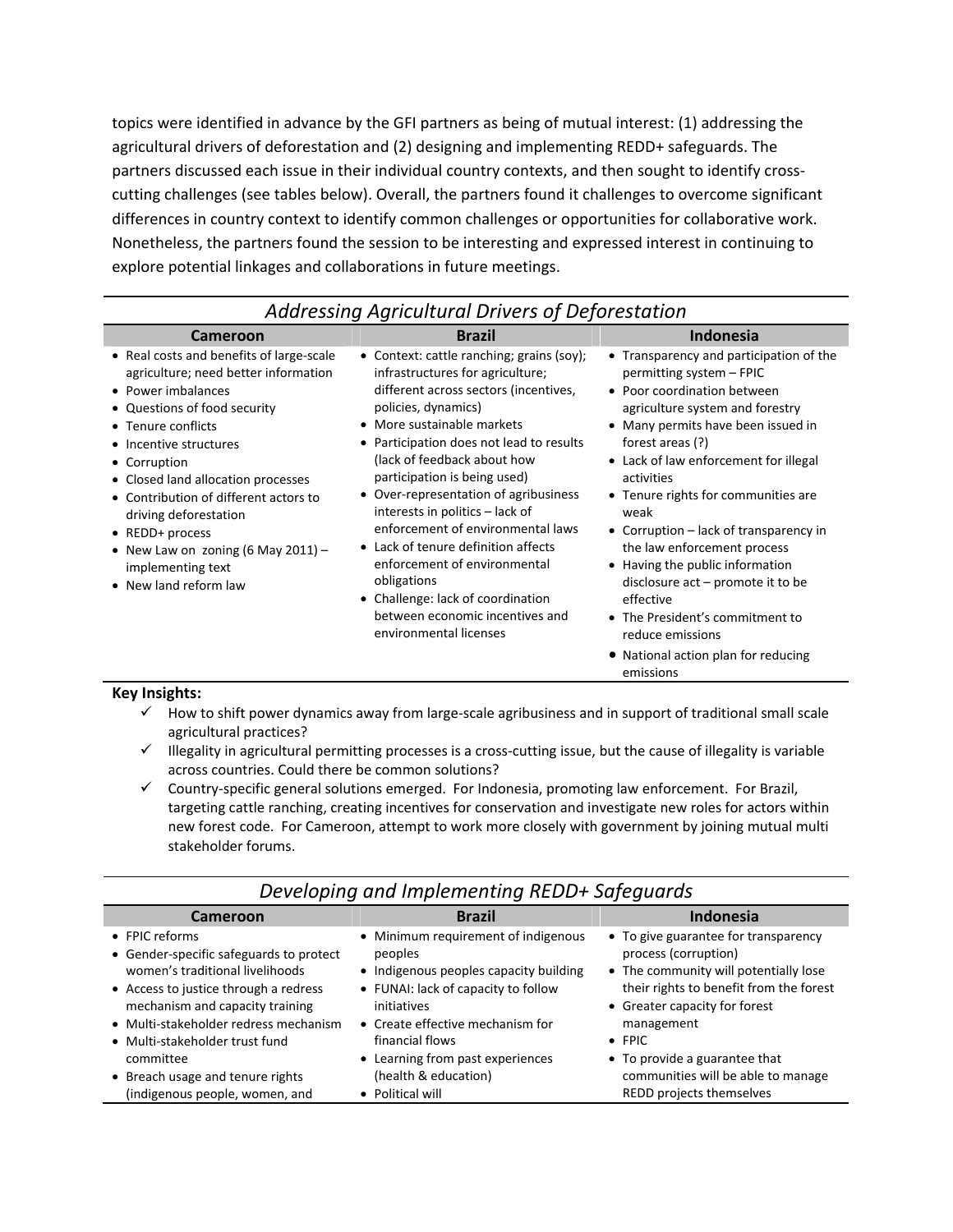vulnerable groups)

- Capture/hijacking by powerful elites
- REDD+ financial flows
- Assessing implementation of different Greater capacity for participating in policies on forest resources
- Existence of policies that go against forest conservation
- Coordination between policies
- Lack of mechanisms for financial flows
- FPIC
- negotiations (rights & benefit‐sharing)
- Rules about community tenure rights for REDD+ projects
- Developing a complaint system and grievance mechanism that is "people‐ friendly"
- Special unit for assisting the people with dealing with REDD+ projects

#### **Key Insights:**

 $\checkmark$  There is a common interest to institutionalize and strengthen FPIC across the countries. In Indonesia so that permits aren't authorized without permission from the affected communities, in Cameroon to protect tenure rights of indigenous peoples and women, and in Brazil to build capacity for indigenous peoples and FUNAI.

# **3. Future of GFI**

In its first three years, GFI focused on building partnerships, developing and piloting innovative approaches to forest governance assessment, and linking these approaches to emerging REDD+ activities at global and local scales. As this first phase comes to an end, the GFI partners have an important opportunity to reflect on past experiences and determine future priorities for the GFI network. The "Future of GFI" session aimed to provide space for these discussions. The GFI partners also felt that it would be useful to discuss and agree on a common "identity" for the GFI network, which will provide a foundation for our future work. The partners agreed on the following core components of our global identity:

- **WHO**: GFI is a global partnership of civil society organizations committed to improving forest governance. The partnership currently consists of ten organizations from four countries: Brazil, Indonesia, Cameroon, and the United States. The partners are open to accepting new partners into the GFI network, assuming they demonstrate long‐term commitment to GFI goals and values.
- **WHAT**: GFI partners are united by a common objective of strengthening forest governance. More specifically, we are committed to enhancing the governance principles of transparency, accountability, participation, and coordination. The partners recognize that the specific governance challenges and priorities in each country are different, requiring GFI partners in each country to focus their work in different ways. Nonetheless, the partners believe that having commonalities and linkages can enhance opportunities for collaboration and learning. Our focus on the four principles of good governance provides an ongoing source of commonality in our work, but we may also consider selecting common themes for joint research and analysis on a case‐by‐case basis.
- **HOW**: GFI partners are committed to an approach to governance reform based on evidence‐ based advocacy. The GFI Framework if Indicators provides a common basis for designing and implementing rigorous research on forest governance. It also provides a common communications tool for engaging multi‐stakeholders and building consensus on governance principles. GFI advocacy is generally carried out by partners at the country level; however, we